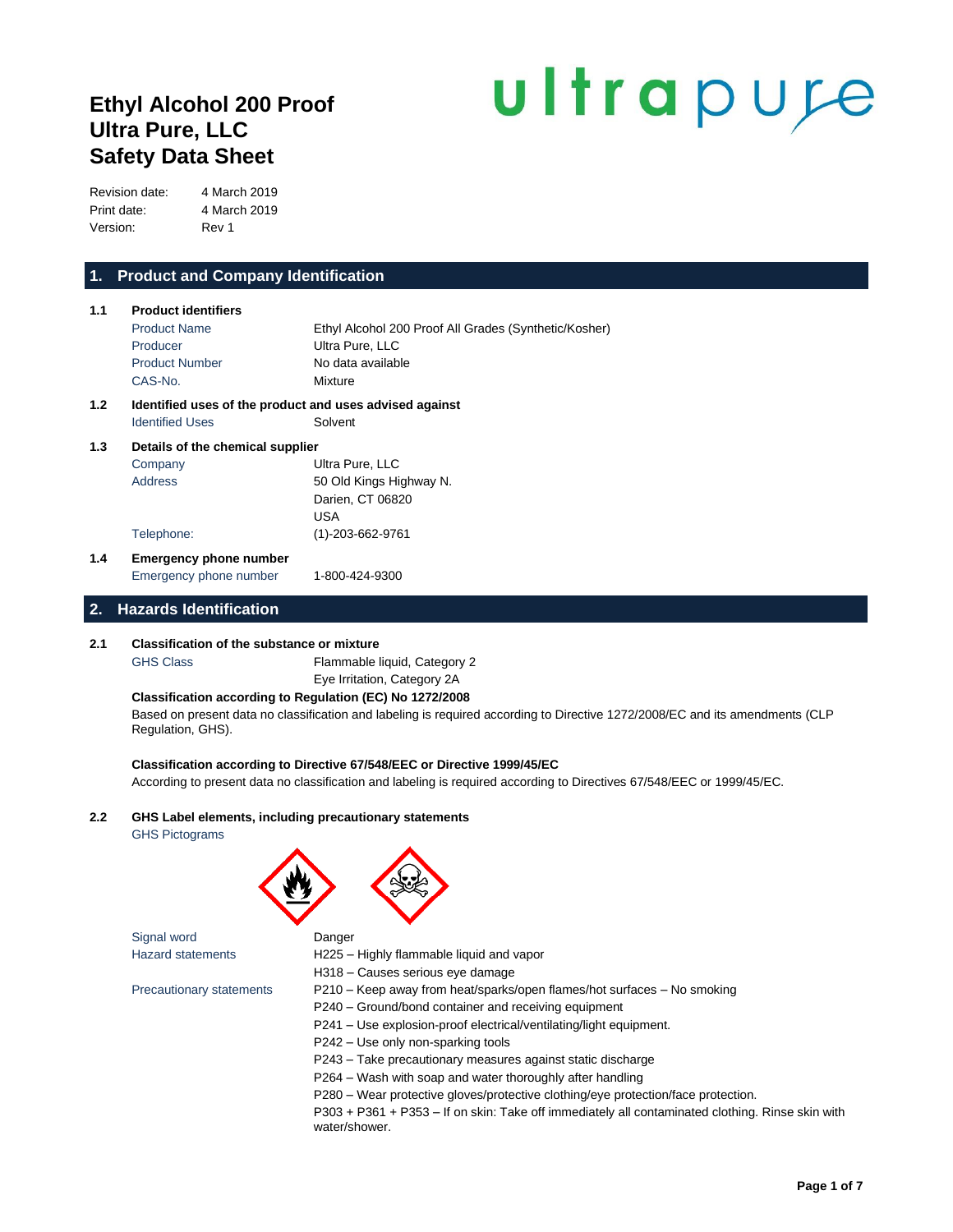P305 + P351 + P338 – If in eyes: Rinse cautiously with water for several minutes. Remove contact lenses if present and easy to do – continue rinsing.

P337 + P313 – If eye irritation persists. Get medical attention.

P370 + P378 – In case of fire. Use appropriate media to extinguish.

P403 + P235 – Store in a well-ventilated place. Keep cool.

P501 – Dispose of contents/container to an approved waste disposal plant.

## **2.3 Hazards not otherwise classified (HNOC) or not covered by GHS** - None

## **3. Composition/Information on Ingredients**

## **3.1 Product mixture**

| Synonyms     | Solvent                    |
|--------------|----------------------------|
| Formula      | No data available: mixture |
| Molecular wt | Mixture                    |
| CAS-No.      | Mixture                    |
| EC-No.       | Mixture                    |

| <b>Chemical Name</b> | CAS-No.   | EC-No.    | <b>Ingredient Percent</b> |
|----------------------|-----------|-----------|---------------------------|
| <b>Ethanol</b>       | 64-17-5   | 200-578-6 | 95.1-96.9%                |
| Water                | 7732-18-5 | 231-791-2 | $3.1 - 4.9\%$             |
|                      |           |           |                           |

Remarks There are no additional hazardous ingredients greater than or equal to 1.0 wt% concentration or carcinogenic ingredients greater than or equal to 0.1 wt% concentration.

# **4. First Aid Measures**

| 4.1<br>Description of first aid measures |                                                                                                                                                                                                                                                                                                                                                                                                                                                                                                                                                                                                                                                                                                                                                                                                                                                                                                                                     |
|------------------------------------------|-------------------------------------------------------------------------------------------------------------------------------------------------------------------------------------------------------------------------------------------------------------------------------------------------------------------------------------------------------------------------------------------------------------------------------------------------------------------------------------------------------------------------------------------------------------------------------------------------------------------------------------------------------------------------------------------------------------------------------------------------------------------------------------------------------------------------------------------------------------------------------------------------------------------------------------|
| General advice                           | First Aid responders should pay attention to self-protection and use the recommended protective<br>clothing (chemical resistant gloves, splash protection). If potential for exposure exists, refer to<br>Section 8 for specific personal protective equipment.                                                                                                                                                                                                                                                                                                                                                                                                                                                                                                                                                                                                                                                                     |
| Skin contact                             | If the product contaminates the skin, immediately begin decontamination with running water.<br>Minimum flushing is for 15 minutes. Remove contaminated clothing, taking care not to contaminate<br>eyes. If skin becomes irritated and irritation persists, medical attention may be necessary. Wash<br>contaminated clothing before reuse, discard contaminated shoes.                                                                                                                                                                                                                                                                                                                                                                                                                                                                                                                                                             |
| Eye contact                              | If this product enters the eyes, check for and remove any contact lenses. Open eyes while under<br>gently running water. Use sufficient force to open eyelids. "Roll" eyes to expose more surface.<br>Minimum flushing is for 15 minutes. Seek immediate medical attention.                                                                                                                                                                                                                                                                                                                                                                                                                                                                                                                                                                                                                                                         |
| Inhalation                               | After high vapor exposure, remove to fresh air. If breathing is difficult, give oxygen. If breathing has<br>stopped, trained personnel should immediately begin artificial respiration. If the heart has stopped,<br>trained personnel should immediately begin cardiopulmonary resuscitation (CPR). Seek immediate<br>medical attention.                                                                                                                                                                                                                                                                                                                                                                                                                                                                                                                                                                                           |
| Ingestion                                | Do not induce vomiting. GET MEDICAL ATTENTION IMMEDIATELY. If person is fully conscious<br>give 1 cup or 8 ounces of water. If medical advice is delayed and if an adult has swallowed several<br>ounces of chemical, then give 3-4 ounces (1/3-1/2 cup) (90-120 ml) of hard liquor such as 80 proof<br>whiskey. For children, give proportionally less liguor at a dose of 0.3 ounce (1 1/2 tsp) (8 ml) liguor<br>for each 10 pounds of body weight, or 2 ml per kg body weight (for example: 1.2 ounce (2 1/3<br>tablespoon) for a 40 pound child or 36 ml for an 18 kg child).                                                                                                                                                                                                                                                                                                                                                   |
|                                          | Most important symptoms and effects, both acute and delayed                                                                                                                                                                                                                                                                                                                                                                                                                                                                                                                                                                                                                                                                                                                                                                                                                                                                         |
| Symptoms and effects                     | The most important known symptoms and effects are described in the labelling (see section 2.2)<br>and in section 11.                                                                                                                                                                                                                                                                                                                                                                                                                                                                                                                                                                                                                                                                                                                                                                                                                |
|                                          | Indication of any immediate medical attention and special treatment needed                                                                                                                                                                                                                                                                                                                                                                                                                                                                                                                                                                                                                                                                                                                                                                                                                                                          |
| Other first aid                          | In cases where several ounces (60 - 100 ml) have been ingested, consider the use of ethanol and<br>hemodialysis in the treatment. Consult standard literature for details of treatment. If ethanol is used,<br>a therapeutically effective blood concentration in the range of 100 - 150 mg/dl may be achieved by<br>a rapid loading dose followed by a continuous intravenous infusion. Consult standard literature for<br>details of treatment. 4-Methyl pyrazole (Antizol TM) is an effective blocker of alcohol<br>dehydrogenase and should be used in the treatment of ethylene glycol, di- or triethylene glycol,<br>ethylene glycol butyl ether, or methanol intoxication if available. Fomepizol protocol (Brent, J. et al,<br>New England Journal of Medicine, Feb 8, 1901, 344:6, p. 424-9): loading dose 15 mg/kg<br>intravenously, follow by bolus dose of 10 mg/kg every 12 hours; after 48 hours, increase bolus dose |
|                                          |                                                                                                                                                                                                                                                                                                                                                                                                                                                                                                                                                                                                                                                                                                                                                                                                                                                                                                                                     |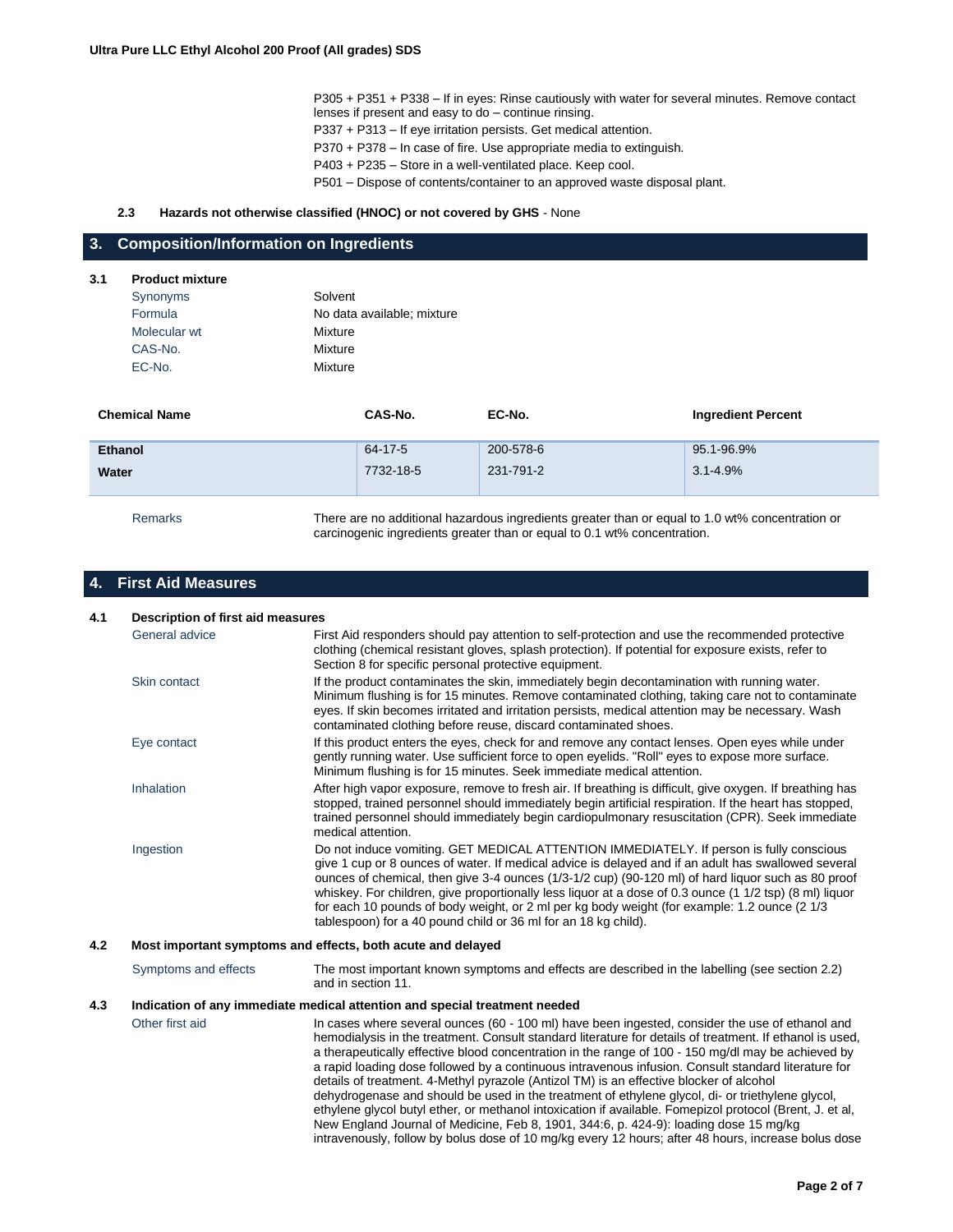to 15 mg/kg every 12 hours. Continue fomepizol until serum methanol, EG, DEG, or TEG are undetectable. The signs and symptoms of poisoning include anion gap metabolic acidosis, CNS depression, renal tubular injury, and possible late stage cranial nerve involvement. Respiratory symptoms, including pulmonary edema, may be delayed.

Persons receiving significant exposure should be observed 24-48 hours for signs of respiratory distress. Maintain adequate ventilation and oxygenation of the patient. In severe poisoning, respiratory support with mechanical ventilation and positive end expiratory pressure may be required. Chemical eye burns may require extended irrigation. Obtain prompt consultation, preferably from an ophthalmologist. If lavage is performed, suggest endotracheal and/or esophageal control. Danger from lung aspiration must be weighted against toxicity when considering emptying the stomach. Treatment of exposure should be directed at the control of symptoms and the clinical condition of the patient.

## **5. Fire Fighting Measures**

| 5.1                                                          | Suitable (and unsuitable) extinguishing media |                                                                                                                                                                                                                                                                           |  |
|--------------------------------------------------------------|-----------------------------------------------|---------------------------------------------------------------------------------------------------------------------------------------------------------------------------------------------------------------------------------------------------------------------------|--|
|                                                              | Suitable extinguishing media                  | Use dry powder, alcohol-resistant foam, water in large amounts, carbon dioxide. Use extinguishing<br>measures that are appropriate to local circumstances and the surrounding environment.                                                                                |  |
| 5.2<br>Special hazards arising from the substance or mixture |                                               |                                                                                                                                                                                                                                                                           |  |
|                                                              | Special hazards                               | Isolate from oxidizers, heat, sparks, electrical equipment and open flame. Closed containers may<br>explode if exposed to extreme heat. Applying to hot surfaces requires special precautions. Empty<br>container very hazardous! Continue all label precautions.         |  |
| 5.3                                                          | <b>Advice for firefighters</b>                |                                                                                                                                                                                                                                                                           |  |
|                                                              | Protective equipment                          | Water spray may be ineffective on fire but can protect fire-fighters and cool closed containers. Use<br>fog nozzles if water is used. Do not enter confined fire-space without full bunker gearWear self-<br>contained breathing apparatus for firefighting if necessary. |  |

## **6. Accidental Release Measures**

## **6.1 Personal precautions, protective equipment, and emergency procedures**

Personal precautions The proper personal protective equipment for incidental releases (such as: 1 Liter of the product released in a well-ventilated area), use impermeable gloves, they should be Level B: **triple-gloves (rubber gloves and nitrile gloves over latex gloves), chemical resistant suit and boots, hardhat, and Self-Contained Breathing Apparatus** specific for the material handled, goggles, face shield, and appropriate body protection. In the event of a large release, use impermeable gloves, specific for the material handled, chemically resistant suit and boots, and hard hat, and Self-Contained Breathing Apparatus or respirator. Personal protective equipment are required wherever engineering controls are not adequate or conditions for potential exposure exist. Select NIOSH/MSHA approved based on actual or potential airborne concentrations in accordance with latest OSHA and/or ANSI recommendations. For personal protection see section 8.

## **6.2 Environmental precautions**

Environmental precautions Stop spill at source. Construct temporary dikes of dirt, sand, or any appropriate readily available material to prevent spreading of the material. Close or cap valves and/or block or plug hole in leaking container and transfer to another container. Keep from entering storm sewers and ditches which lead to waterways, and if necessary, call the local fire or police department for immediate emergency assistance.

## **6.3 Methods and materials for containment and cleaning up**

Methods for cleanup Absorb spilled liquid with polypads or other suitable absorbent materials. If necessary, neutralize using suitable buffering material, (acid with soda ash or base with phosphoric acid), and test area with litmus paper to confirm neutralization. Clean up with non-combustible absorbent (such as: sand, soil, and so on). Shovel up and place all spill residue in suitable containers. dispose of at an appropriate waste disposal facility according to current applicable laws and regulations and product characteristics at time of disposal (see Section 13 - Disposal Considerations).

## **6.4 References to other sections**

Other references For disposal see section 13.

# **7. Handling and Storage**

## **7.1 General hygiene considerations**

General hygiene **Avoid contact with skin and eyes. In case of large quantities of vapor or mist, use local exhaust or** general dilution ventilation to control exposure within applicable limits. For precautions see section 2.2.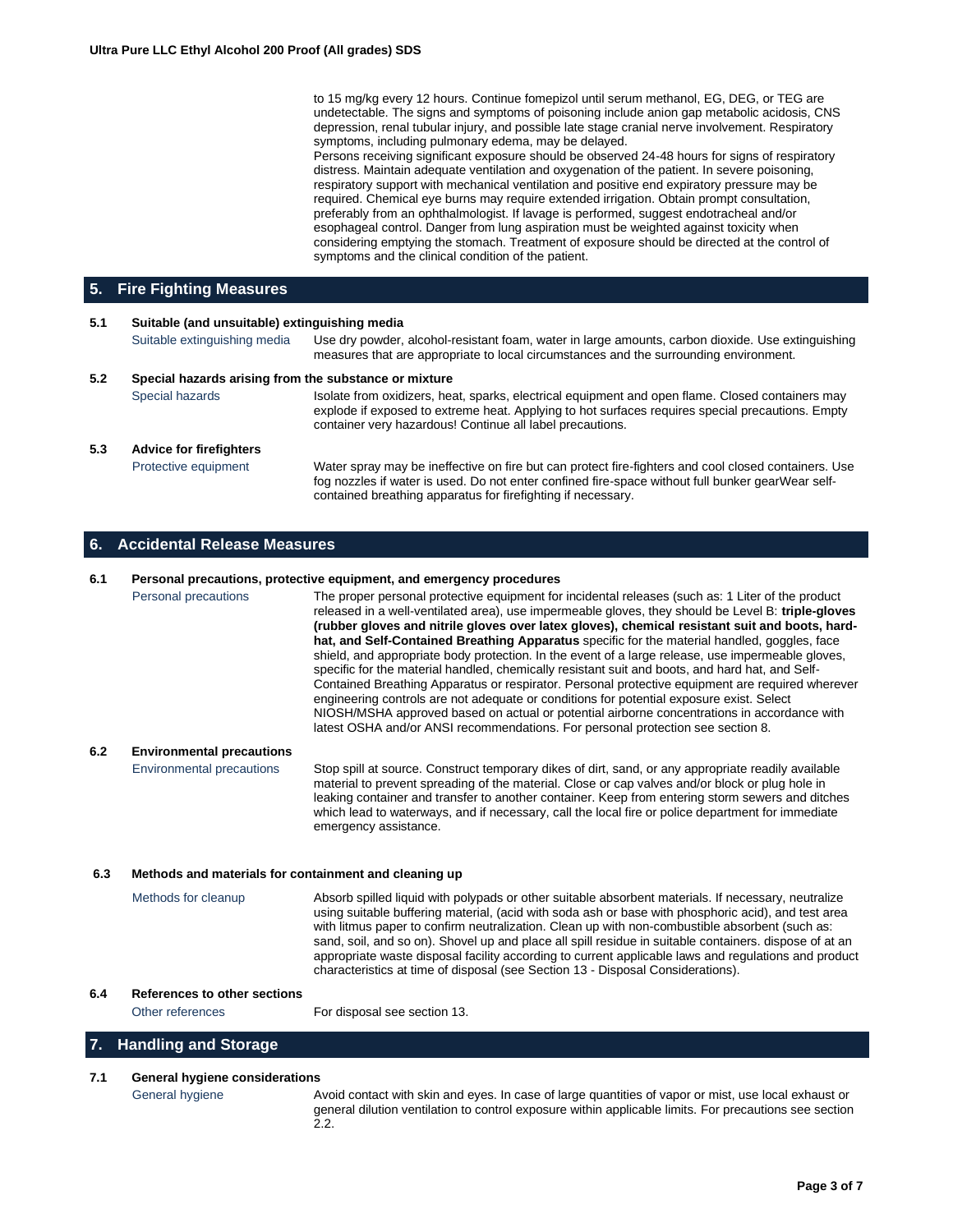## **7.2 Precautions for safe handling**

```
Safe handling precautions Isolate from oxidizers, heat, sparks, electric equipment & open flame. Use explosion-proof
                     equipment. Use only with adequate ventilation. Avoid breathing of vapor or spray mist. Avoid 
                    contact with skin & eyes. Wear OSHA Standard goggles or face shield. Consult Safety Equipment 
                     Supplier. Wear goggles, face shield, gloves, apron & footwear impervious to material. Wash 
                     clothing before reuse. Avoid free fall of liquid. Ground containers when transferring. Do not flame 
                    cut, saw, drill, braze, or weld. Empty container very hazardous! Continue all label precautions! Keep 
                    container tightly closed in a dry and well-ventilated place.
```
### **7.3 Conditions for safe storage, including any incompatibilities**

Other storage conditions Keep in fireproof surroundings. Keep separated from strong oxidants. Keep cool. Do not store above 49 C/128 F. Keep container tightly closed & upright when not in use to prevent leakage.

## **8. Exposure Controls/Personal Protection**

## **8.1 Control and exposure limits recommended by the chemical manufacturer**

| <b>MATERIAL</b>                                                                    | CAS-No. | EC-No.    | <b>TWA (OSHA)</b> | TLVA (ACGIH)  |
|------------------------------------------------------------------------------------|---------|-----------|-------------------|---------------|
| Ethanol                                                                            | 64-17-5 | 288-578-6 | $1000$ ppm        | 1000 ppm $AA$ |
| This product contains no EDA Hazardous Air Pollutants (HAD) in amounts $\lt 8.1\%$ |         |           |                   |               |

product contains no EPA Hazardous Air Pollutants (HAP) in amounts > 8.1%.

## **8.2 Appropriate engineering controls** Engineering controls Handle in accordance with good industrial hygiene and safety practice. Wash hands before breaks and at the end of workday. Use adequate ventilation where dust forms to keep concentration under exposure control limits. **8.3 Individual protection measures, such as personal protective equipment** Respiratory protection None required for consumer use. For manufacturing quantities: where risk assessment shows airpurifying respirators are appropriate use a full-face respirator with multipurpose combination (US) or type ABEK (EN 14387) respirator cartridges as a backup to engineering controls. If the respirator is the sole means of protection, use a full-face supplied air respirator. Use respirators and components tested and approved under appropriate government standards such as NIOSH (US) or CEN (EU). Eye/face protection None required for consumer use. For manufacturing quantities: safety glasses with side-shields conforming to EN166 are recommended. Use equipment for eye protection tested and approved under appropriate government standards such as NIOSH (US) or EN 166 (EU). Hand protection None required for consumer use. For manufacturing quantities: handle with gloves. Gloves must be inspected prior to use. Use proper glove removal technique (without touching glove's outer surface) to avoid skin contact with this product. Dispose of contaminated gloves after use in accordance with applicable laws and good laboratory practices. Wash and dry hands. Body protection None required for consumer use. For manufacturing quantities: wear impervious clothing. The type of protective equipment must be selected according to the concentration and amount of the dangerous substance at the specific workplace.

## **9. Physical and Chemical Properties**

## **9.1 Information on basic physical and chemical properties**

| a) | Appearance                                      | Liquid, colorless                     |
|----|-------------------------------------------------|---------------------------------------|
| b) | Odor                                            | Alcohol                               |
| C) | Odor threshold                                  | No data available                     |
| d) | рH                                              | No data available                     |
| e) | Melting/freezing point                          | $-113.8^{\circ}$ C (237 $^{\circ}$ F) |
| f) | Boiling point                                   | 78°C (174°F)                          |
| g) | Flash point                                     | 12.8°C (55°F)                         |
| h) | <b>Evaporation rate</b>                         | No data available                     |
| i) | Flammability (solid, gas)                       | No data available                     |
| j) | Upper/lower flammability<br>or explosive limits | Upper (UEL): 19%<br>Lower (LEL): 3.3% |
| k) | Vapor pressure                                  | 44.6 mm of Hg @ 20°C                  |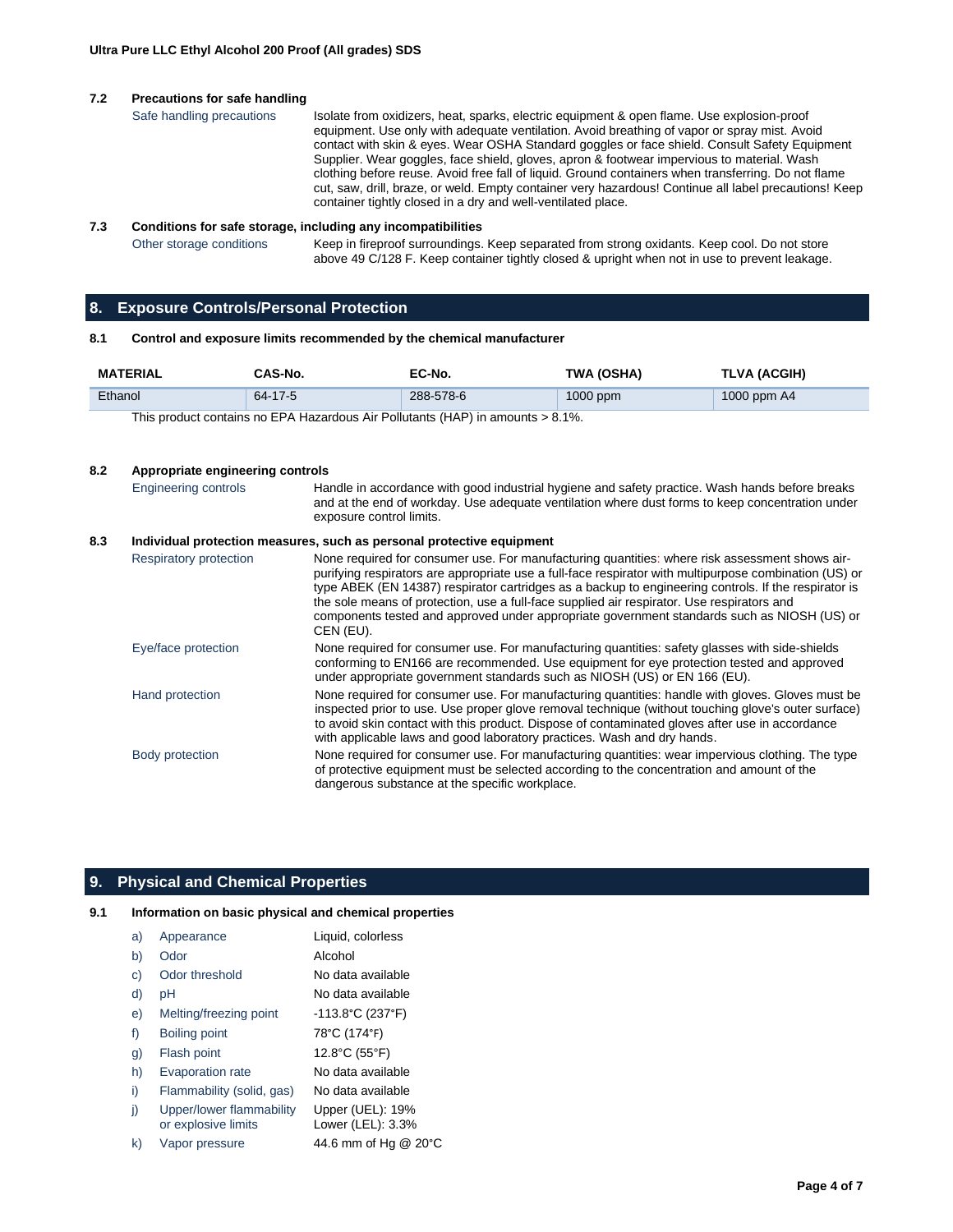| I)      | Vapor density                                 | 1.59              |
|---------|-----------------------------------------------|-------------------|
| m)      | <b>Relative density</b>                       | 0.8157-8014       |
| n)      | <b>Water solubility</b>                       | Complete          |
| $\circ$ | <b>Partition coefficient</b><br>octanol/water | No data available |
| D)      | Auto-ignition temp                            | No data available |
| q)      | Decomposition temp                            | No data available |
| r)      | Viscosity                                     | No data available |
|         |                                               |                   |

# **10. Stability and Reactivity**

| 10.1 | <b>Reactivity</b><br>Reactivity                           | No data available                                                                  |
|------|-----------------------------------------------------------|------------------------------------------------------------------------------------|
| 10.2 | <b>Chemical stability</b><br>Chemical stability           | Stable under ordinary conditions of use and storage. Hygroscopic.                  |
| 10.3 | Possibility of hazardous reactions<br>Hazardous reactions | Isolate from oxidizers, heat, sparks, electric equipment & open flame.             |
| 10.4 | <b>Conditions to avoid</b><br>Conditions to avoid         | Contact with incompatible chemicals and exposure to extremely high temperatures.   |
| 10.5 | Incompatible materials<br>Incompatible materials          | Reacts with strong oxidants, causing fire & explosion hazard.                      |
| 10.6 | Hazardous decomposition products                          |                                                                                    |
|      | Hazardous products                                        | Carbon Monoxide, Carbon Dioxide from burning. In the event of fire, see section 5. |

# **11. Toxicological Information**

| 11.1 | Information on toxicological effects                                                               |                                                                                                                                        |
|------|----------------------------------------------------------------------------------------------------|----------------------------------------------------------------------------------------------------------------------------------------|
|      | <b>Acute toxicity</b><br>Acute oral toxicity<br>Acute dermal toxicity<br>Acute inhalation toxicity | LD50 Rat 10470 mg/kg<br>LD50 Rat 20 ml/kg<br>LC50 Rat 124.7 mg/l/4h                                                                    |
|      | <b>Skin corrosion/irritation</b>                                                                   |                                                                                                                                        |
|      | Skin corrosion irritation                                                                          | Not classified                                                                                                                         |
|      | Serious eye damage/eye irritation                                                                  |                                                                                                                                        |
|      | Eye damage/eye irritation                                                                          | Causes serious eye irritation                                                                                                          |
|      | Respiratory or skin sensitization<br>Respiratory sensitizer<br>Skin sensitizer                     | No data available<br>No data available                                                                                                 |
|      | Germ cell mutagenicity                                                                             |                                                                                                                                        |
|      | Mutagenicity                                                                                       | No data available                                                                                                                      |
|      | <b>Suspected cancer agent</b>                                                                      |                                                                                                                                        |
|      | <b>ACGIH</b>                                                                                       | No component of this product present at levels greater than or equal to 0.1% is identified as a<br>carcinogen or potential carcinogen. |
|      | <b>NTP</b>                                                                                         | No component of this product present at levels greater than or equal to 0.1% is identified as a<br>carcinogen or potential carcinogen. |
|      | <b>OSHA</b>                                                                                        | No component of this product present at levels greater than or equal to 0.1% is identified as a<br>carcinogen or potential carcinogen. |
|      | <b>IARC</b>                                                                                        | No component of this product present at levels greater than or equal to 0.1% is identified as a<br>carcinogen or potential carcinogen. |
|      | <b>Reproductive toxicity</b>                                                                       |                                                                                                                                        |
|      | Reproductive toxicity                                                                              | This product is not reported to produce mutagenic, embryotoxic, teratogenic, or reproductive effects<br>in humans.                     |
|      | <b>Aspiration hazard</b>                                                                           |                                                                                                                                        |
|      | Aspiration hazard                                                                                  | No data available                                                                                                                      |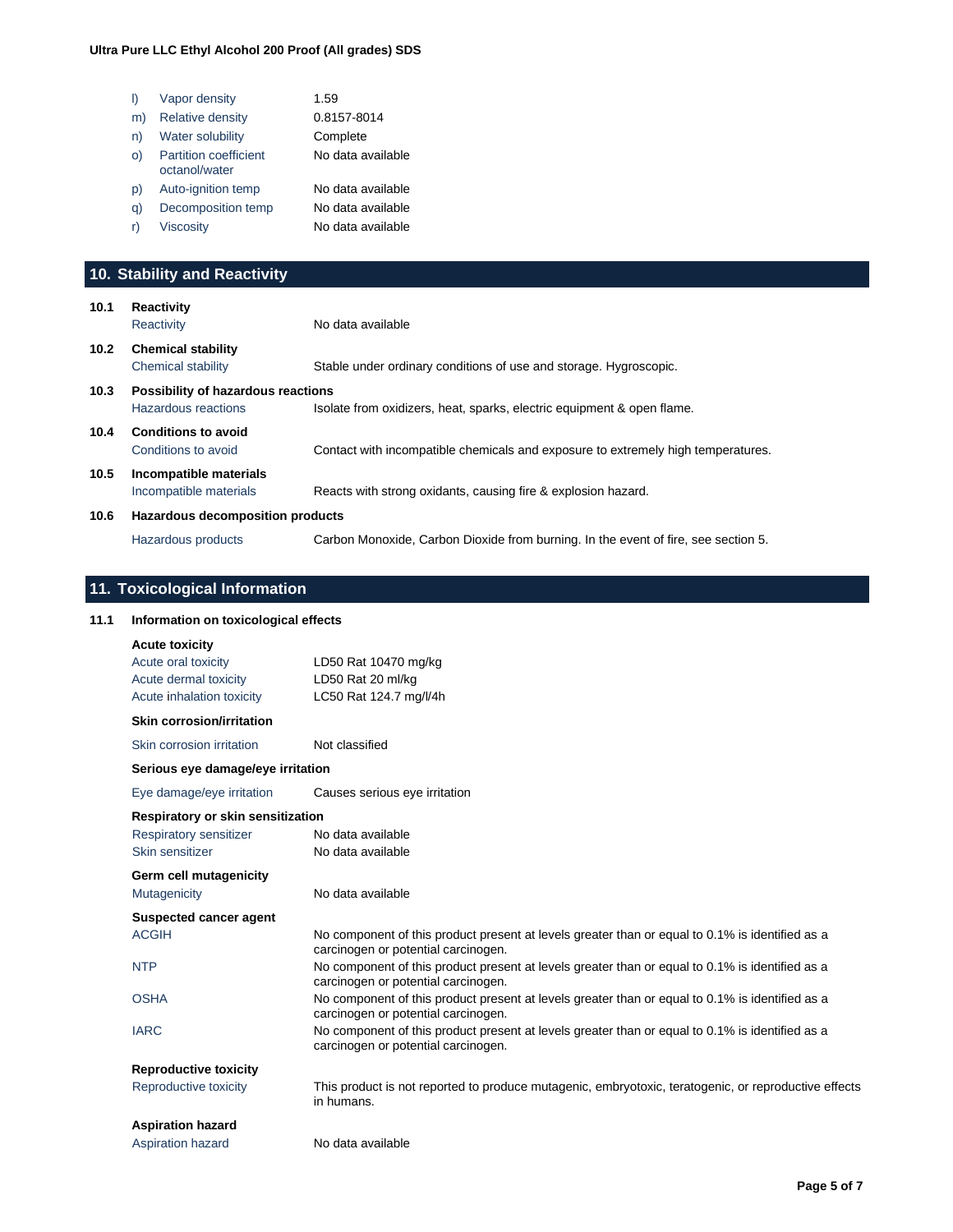## **12. Ecological Information**

| 12.1                                     | <b>Ecotoxicity (aquatic and terrestrial)</b> |                                                                         |
|------------------------------------------|----------------------------------------------|-------------------------------------------------------------------------|
|                                          | Ecotoxicity                                  | LC50 Fish $1 - 12.0 - 16.0$ ml/l 96h Oncorhynchus mykiss                |
|                                          |                                              | EC50 Daphnia 1 - 9268 - 14221 mg/l 48 h Daphnia magna                   |
|                                          |                                              | LC 50 Fish 2 - >100 mg/l 96h Pimephales promelas                        |
| 12.2                                     | Persistence and degradability                |                                                                         |
|                                          | Degradability                                | Not established. May cause long-term adverse effects in the environment |
| 12.3<br><b>Bioaccumulation potential</b> |                                              |                                                                         |
|                                          | <b>Bioaccumulation</b>                       | Log Pow $-0.32$                                                         |
| 12.4                                     | Mobility in soil                             |                                                                         |
|                                          | Mobility in soil                             | No data available                                                       |
| 12.5                                     | <b>Results of PBT and vPvB assessment</b>    |                                                                         |

PBT/vPvB assessment Not available as chemical safety assessment not required/not conducted.

## **13. Disposal Considerations**

## **13.1 Waste treatment methods**

Waste treatment disposal Waste disposal must be in accordance with appropriate Federal, State, and local regulations. This product, if unaltered by use, may be disposed of by treatment at a permitted facility or as advised by your local hazardous waste regulatory authority

## **14. Transport Information**

## **DOT**

UN number: 1170 Class: 3 Packing group: II

Proper shipping name: Alcohols

Reportable Quantity (RQ):

Poison Inhalation Hazard: No

## **TDG**

UN number: 1170 Class: 3 Packing group: II EMS-No: F-E, S-D Proper shipping name: ETHANOL/METHANOL

## **IMDG**

UN number: 1170 Class: 3 Packing group: II EMS-No: F-E, S-D Proper shipping name: ETHANOL/METHANOL

## **IATA**

UN number: 1170 Class: 3 Packing group: II EMS-No: F-E, S-D Proper shipping name: ETHANOL/METHANOL

## **15. Regulatory Information**

## **15.1 Safety, health, and environmental regulations specific to the product or mixture**

| <b>SARA 302 Components</b> | No chemicals in this material are subject to the reporting requirements of SARA Title III, Section<br>302.                                                                           |
|----------------------------|--------------------------------------------------------------------------------------------------------------------------------------------------------------------------------------|
| SARA 311/312 Hazards       | Acute Health, Fire                                                                                                                                                                   |
| <b>SARA 313 Components</b> | This material does not contain any chemical components with known CAS numbers that exceed<br>the threshold (De Minimis) reporting levels established by SARA Title III, Section 313. |
| <b>TSCA</b>                | All components of this product are on the TSCA list.                                                                                                                                 |
| <b>EINECS</b>              | No components of this product are on the European Inventory of Existing Commercial Chemical<br>Substances.                                                                           |
| Canada DSL                 | All components of this product are on the Canada Domestic Substance List.                                                                                                            |
| CA Prop. 65 Components     | This product contains chemicals known to State of California to cause cancer, birth defects, or any<br>other reproductive harm.                                                      |

## **16. Other Information**

| <b>HMIS Rating</b> | Health hazard: 2<br>Flammability: 4<br>Physical Hazard: 0 |
|--------------------|-----------------------------------------------------------|
| <b>NFPA Rating</b> | Health hazard: 2<br>Fire Hazard: 4                        |